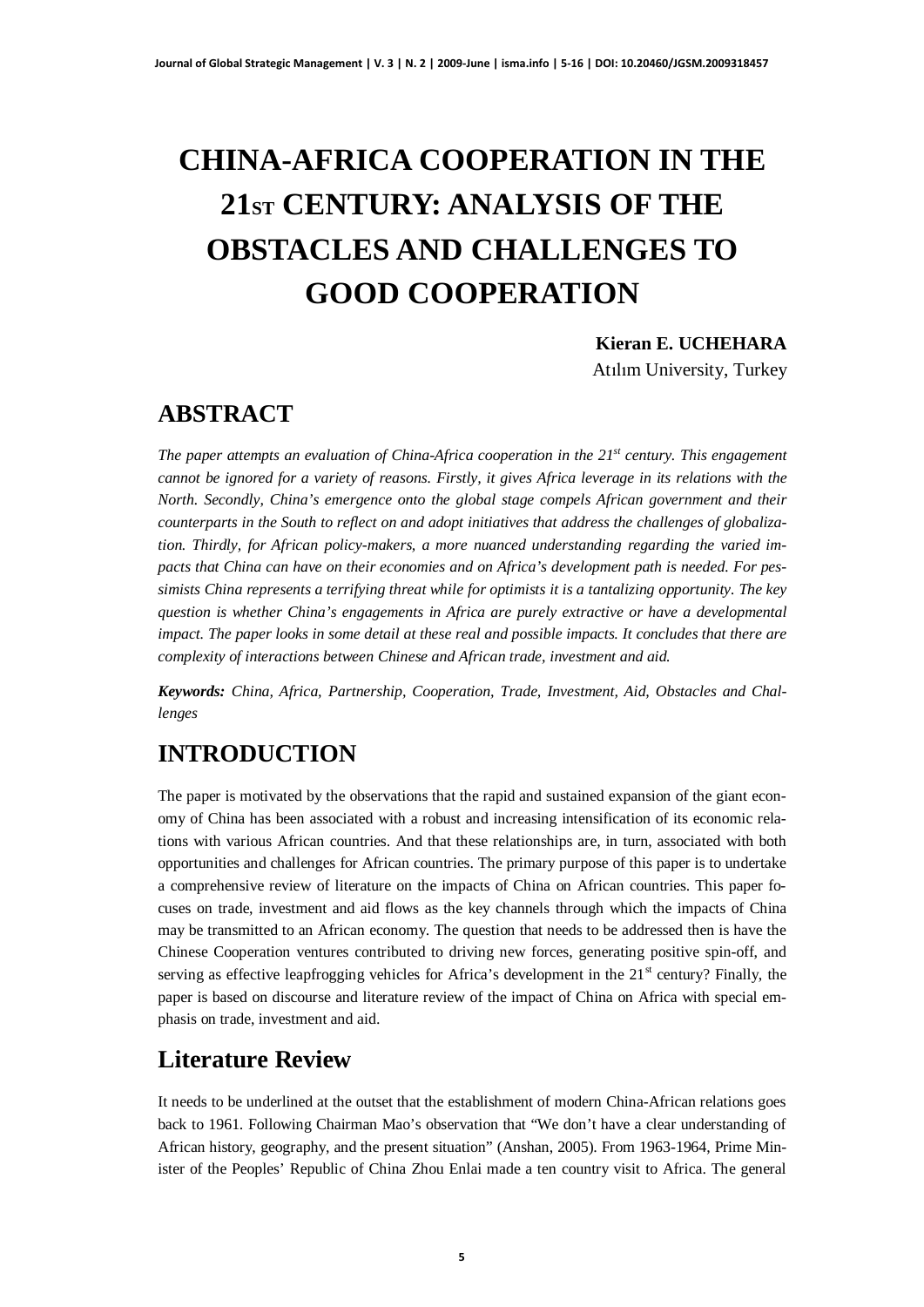aim of Premier Chou Enlai's visit to Africa were to: 1) underscore the implementation of the One-China policy and foreclose Taiwan's diplomatic relations with Africa, 2) respect the principles of sovereignty and non-intervention, 3) promote development on the basis of equality and mutual benefit, 4) seek prestige by presenting itself as mentor or a de facto leader or a moral leader of the developing world in the United Nations, and 5) de-link the progressive African nations from the hegemonic relations they had with the then-revisionist Soviet Union, and 6) sow anti-Western imperialist sentiments in Africa (Muekalia, 2004: 5–12; Harris, 1985). Prior to the 1970s, China-African relations were by and large ideologically driven. It provided financial support, equipment and training to a variety of liberation movements, particularly in Algeria, Angola, Congo, Mozambique, Namibia, South Africa, Rhodesia, etc. China's "involvement in the Non-Aligned Movement and other Third World conference type activities, were designed to demonstrate its own anti-imperialist approach to aid and to identify it with those nations that continued to suffer the effects of colonialism (Hamrin, 1986).

Gu and Humphrey blame Africa's underdevelopment on colonialism. Beijing believes it has established the moral ground. From training "fighter for freedom" in the revolutionary 1960s and early 1970s to providing scholarships to children of African elites, China has been exporting its values for years. By successfully linking neo-colonialism with the neo-liberalism of Western countries, China has been able to win the hearts and minds of African elites (Gu, and Humphrey, 2006). To exemplify its commitment to a non-imperialist stand, starting in 1967, China began building the Tanzam Railway between Tanzania and Zambia. Following the death of Moa Zedong, however, the Chinese government gave less attention to Africa. Instead, China turned inward throughout the 1980 and 1990 to experiment with its new economic reform programs.

"When Chinese economic reform began in 1978, the political leadership initially concentrated on a swift economic catching-up process, and attracted only relatively little importance to Africa in comparison with Western industrialized countries and Japan. For instance, between 1980 and 1987 the contribution pledged each year amounted to about \$200-300 million, falling to a low point in 1988 of only \$60.4 million. This comparatively low status was reflected in the rather sporadic visits by high-ranking politicians to Africa, a stagnating volumes of trade, and stagnating or even declining development assistance inputs" (Asche, 2008).

Because of the global domination by the World Bank and International Monetary Fund's structural adjustment programs (which advocated extensive economic liberation and privatization), the China-African relations were partially eclipsed during the Cold War. Following the Tiananmen incident of 1989 (under the economic transformation initiated by President Deng Xiaoping), China renewed its engagement with Africa and referred to it as the Beijing Consensus. In order to feed its blooming economic need for resources (oil, minerals, timber, etc.) and to market its manufactured goods in Africa, China resumed its economic relations with Africa through an institutional framework known as the Forum on China-Africa Cooperation (FOCAC). In contrast to the West's view of Africa that chaos, conflict, corruption, and poor governance characterize its underdevelopment, China propagates that the African continent is rich in culture, religion, social dynamism, and energy. Realizing that the African continent has a great opportunity for business, the Chinese government encourages the following industries and projects to be invested in Africa: a) processing industrial products in the fields of electronics, machinery building, textiles, and garments, b) investing in agricultural products in order to add value to Africa's exports and improve Africa's terms of trade, c) extracting natural resources, such as petroleum and high-value minerals, and d) investing in infrastructure, power supply, and real estate development (UNDP, 2007).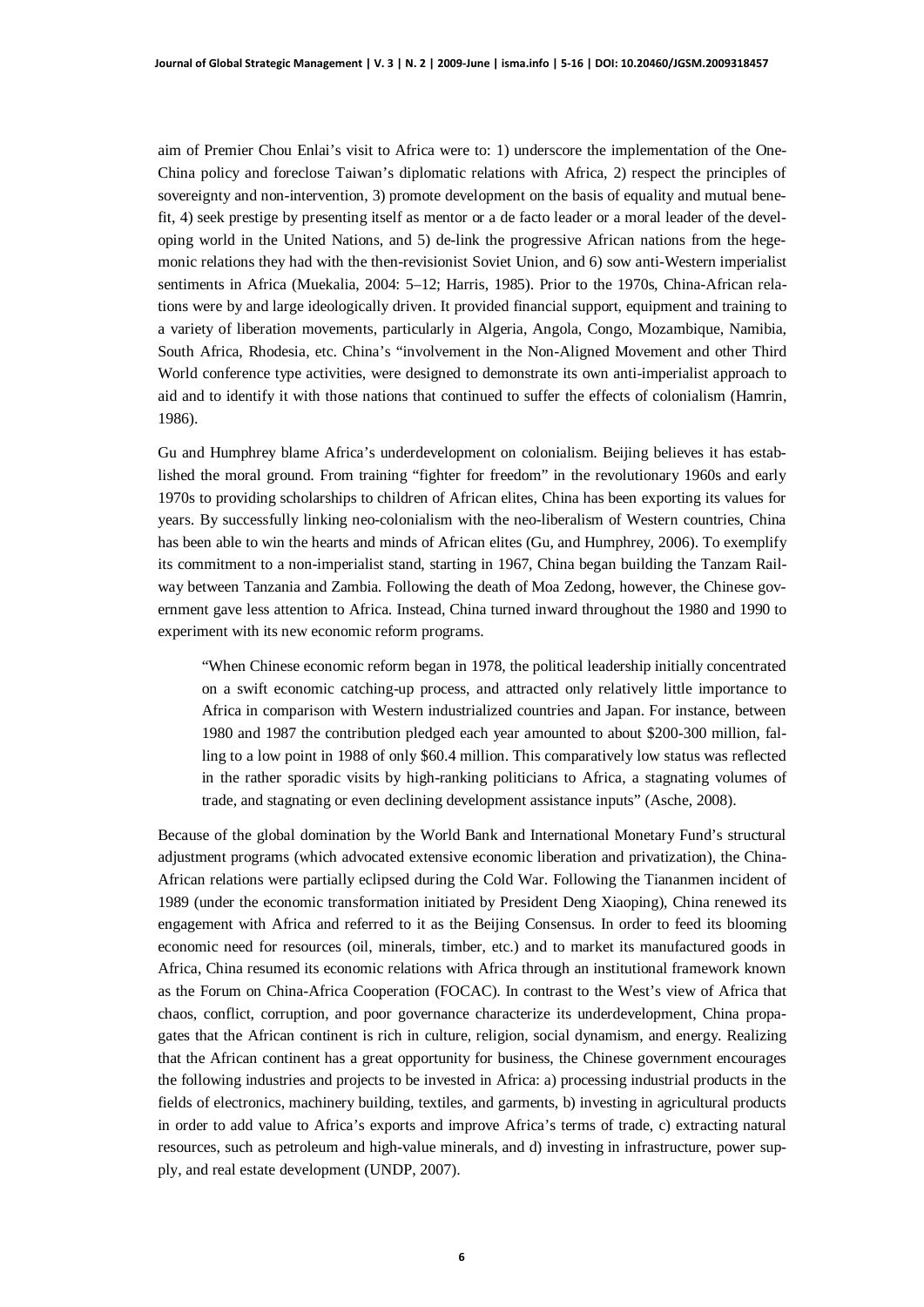#### **Foreign Direct Investment**

Realizing that Africa is marginalized in the worldwide distribution of foreign direct investment (FDI), China pledged government-backed foreign direct investment to African countries. In 2007, over 700 registered Chinese state-owned and private companies (provided with government financial backing) have entered into a number of business ventures in collaboration with African national governments, state-owned corporations, and private firms. For instance, the Chinese government has designated about 180 companies to benefit from preferential finance, tax concessions, and political backing to "go global" and become true multinationals (Alden and Davies, 2006). Despite the government's support in leveraging Chinese businesses to go global, at this stage, Chinese investment in Africa is very low in comparison with other areas. For example, "Africa is attracting less investment, ranking in a mere US\$317 million corresponding to 5.8% of total Chinese FDI outflows in 2005, in comparison to Latin America, which attracted US \$1.7 billion accounting for 32%. Asia pulled off US\$3 billion, representing 54.6% of total Chinese FDI outflows" (Rocha, 2008, p. 58). Though the motives of foreign direct investments might be 1) securing new markets, 2) raising efficiency, 3) securing raw materials, 4) obtaining cheap labor, and 5) securing defensive or offensive strategic advantages, the Chinese investments in Africa seemed be exclusively focused on securing raw materials and developing the markets for Chinese goods and services.

#### **Aid to the African Continent**

The basic forms of the Chinese Development Cooperation, which is almost exclusively projectbased, includes 1) giving grant aid (non-repayable loans to social projects such as schools, hospitals, housing, etc), 2) interest-free loans to finance infrastructure projects, and 3) preferential credits or concessionary credits (reserve-backed lending) with interests rates below the market level. Through the Export and Import (EXIM) Bank of China (the official credit agency of China established in 1994 to extend export buyer credits, export seller credits, and credits for investment, construction projects, and guarantees to promote Chinese investment in Africa), it lends to China's state-owned enterprises (SOEs) to promote their "Going Global" strategy. Though there is no distinction between development cooperation and commercial cooperation, the EXIM bank mainly assists the financing of infrastructures regarded very vital for extracting and transporting energy and mineral resources. According to Corkin and Burke, China's "state capital" approach to engagement through the likes of the EXIM Bank is answerable to political stakeholders, not private or institutional shareholders expecting short-term gains as in Western countries. The Chinese EXIM Bank, founded in 1994, is wholly owned by the state and operates under the central government. With the China Development Bank (CDB) and the China Agriculture Development Bank, the EXIM Bank is "tasked to promote exports and foreign investment. Its export credits focus on infrastructure (roads, power plants, oil and gas pipelines, telecommunications, and water projects); its investment loans target the energy, mining, telecommunication, industrial, and water projects. The bank's main source of funding is the bond market. Unlike export credit agencies in other countries, the government does not guarantee the bank's liabilities (Jiane-Ye, 2007).

The EXIM Bank allows Chinese state-owned companies to invest in large-scale projects with returns that might emerge in the long-term. But all Chinese exports and investment abroad are insured against buyer and country risks, that is, foreign exchange restrictions, expropriation, nationalization, and war. "According to the requirements of China EXIM Bank, in principle, all contractors and exporters linked to the contract funded by a China EXIM Bank loam should be Chinese and 50% of all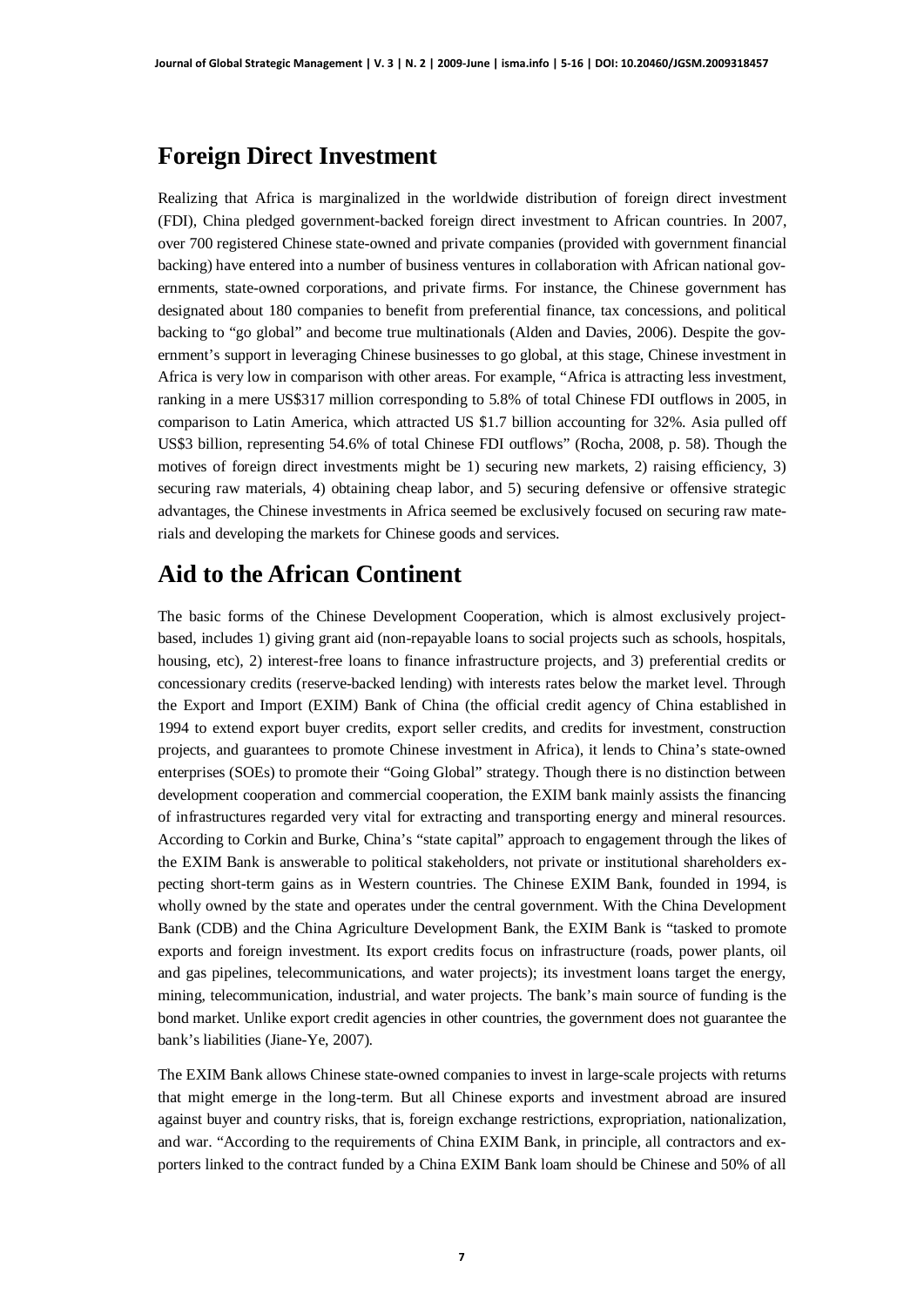procurements should be from China. Such conditions give the Chinese companies advantage in terms of new market entry (Corkin and Burke, 2008: 43). By 2005, the Chinese EXIM Bank's portfolio had "tripled and its commercial operations outstripped those of its counterparts in the US, UK, and Japan" (Moss and Rose, 2007). As a result, in terms of exports and imports, China has established itself as one of Africa's most important trading partners after the USA and is likely to have overtaken all the former European colonial powers in 2007 (Asche, 2007). Nonetheless, it needs to be underlined that unlike the South-South cooperation which is based on the motto of exchanging industrial and non-industrial countries among the South partners, China exports mainly manufactured goods to African countries and the African countries on the other hand supply crude oil, minerals (iron ore, steel, copper, magnesium, diamonds), timber and agricultural products to China (China Commerce Year book, 2007).

#### **Trade**

Using preferential trade as a window of opportunity for the development of Africa and opening new markets for Chinese exported goods, China has offered sizeable loans to various African countries. By the end of 2005, China's EXIM Bank approved loans worth US\$6.5 billion for 260 projects in 36 African countries. But concessional and low-interest loans for infrastructure development amounted to US\$12.5 billion. At the FOCAC summit in November 2006, President Hu Jintao announced that China would double its assistance by 2009, provide US\$3 billion in preferential loans and US\$2 billion in preferential buyer's credits to Africa. It has eliminated tariffs on a number of products that are exported by African countries (le Pere, 2008: 15). It needs to be highlighted that the Chinese government chooses Chinese construction companies to undertake large-scale projects and infrastructure development to encourage the expansion of markets and the entry of smaller firms in Africa. For instance, as of September 2006, China's committed 79 percent of its contracted investment in infrastructure development (Ellis, 2007). Between 2000 and 2005, China-Africa trade was \$39 billion and is projected to reach \$100 billion by 2010 (Alden, 2005). Since 2000, Africa's exports to China have grown at a rate of 56 percent. Oil and mineral exports account for 85 percent of African exports to China. "The share of Africa's exports to China rose from 1.3% in 1995 to 9.3% in 2004, accompanied by a significant decline in African exports to OECD countries in the same period" (The Broker, 2007).

#### **Development Assistance and Soft Loans**

In its socially responsible development programs, China is donating development assistance and soft loans to various African states to finance their infrastructure projects, including roads, railways, access to fishing waters, hydropower stations, agricultural land, schools, and medical personnel. In 2006 alone:

"There were more than 1000 Chinese doctors and nurses working in 36 African countries. At the Beijing Summit, Hu Jintao also announced support for 30 new hospitals in Africa, 30 malaria prevention and treatment centres and an additional US \$38 million for the provision of artemisinin (a derivative of the Artemissia shrub) over the next years. By 2009, the government scholarships for African students to study in China is said would be doubled from their present 2000; and 15,000 African professionals will be trained in technical, scientific and administrative fields in 2007-2009" (le Pere, 2008: 15).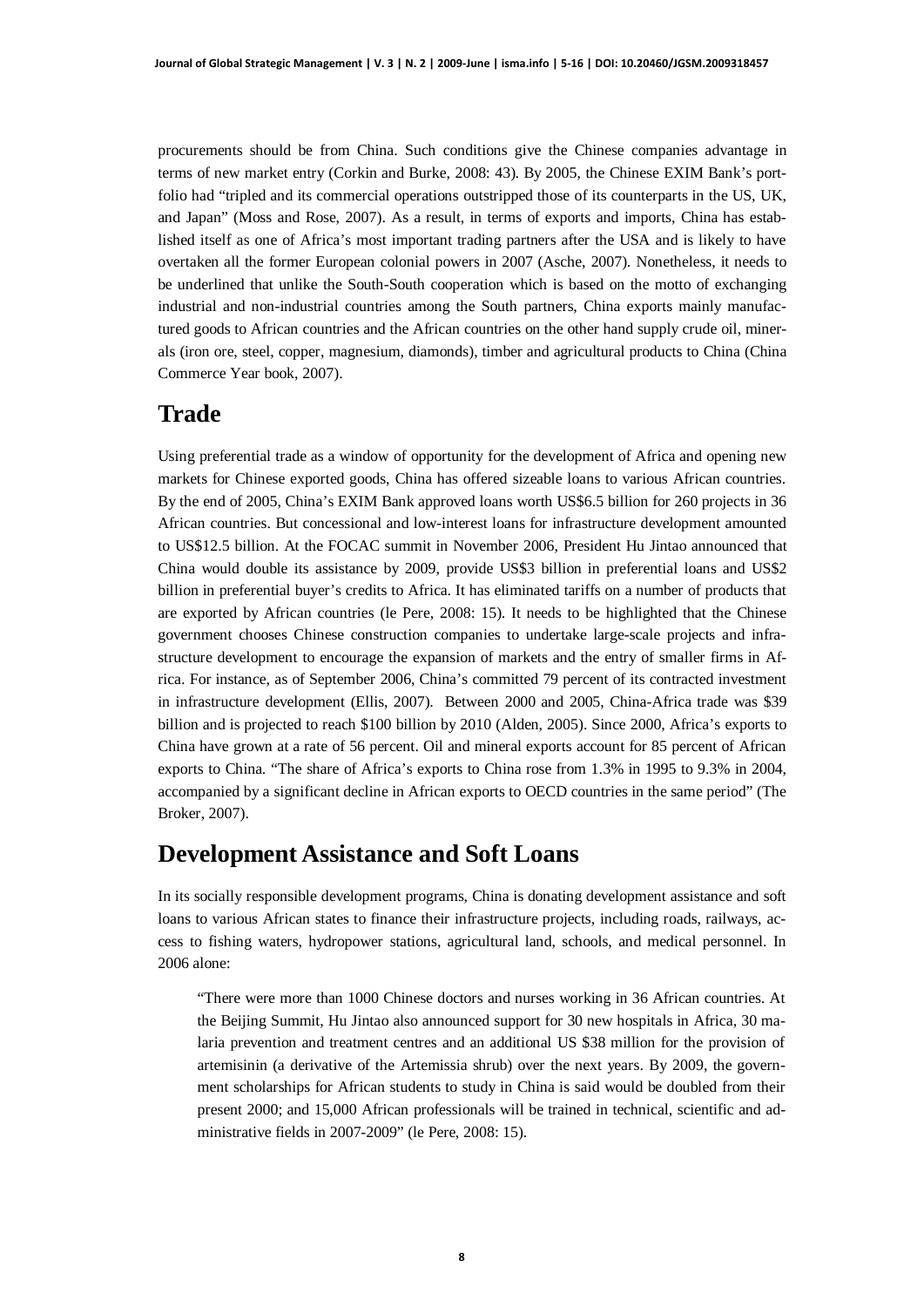In addition, "with 26 African countries now being accorded 'Approved Destination Status' by China, it is projected that there will be 1 million Chinese tourists traveling to Africa by 2020, compared to the 110,000 in 2005" (le Pere, 2008. 18). In short, in contrast to Western hegemonies, China's bilateral state-centric engagement in Africa is based on the principles of sovereignty and non-interference in internal affairs. China's investment in Africa is driven to: 1) acquire the need for natural resources, energy supplies, and export markets to sustain its growing economy. Also, as stated by Aves, "Africa's long-standing preferential access to western markets offers 'back door' entry for some Chinese producers" 2) ascertain its belief that its development model is instructive for Africa; and 3) strengthen its diplomatic alliances essential to support its global ambitions (le Pere, 2008: 30). In other words, China's strategic incursion to Africa includes:

"the use of public diplomacy, including high-powered official visits and a triennial Forum on China-Africa Co-operation (FOCAC), 2) China's pledge of large amounts of aid and investments in Africa's infrastructure and other sectors with no political strings attached, except withdrawal of diplomatic relations with Taiwan, and 3) the use of aid donations to encourage Chinese companies to acquire overseas assets, such as oil and industrial raw materials so that Africa could become a strategic training ground for Chinese companies" (JETRO, 2007).

In addition to being diplomatic, the Chinese investment, trade, and infrastructural assistance help the African continent diversify its exports. But, it needs to be underlined that through government endorsed contracts, the Chinese EXIM Bank requires that in all overseas financing, the Chinese contract must ensure that they include export spin-offs in the long run from China. For instance, in the short run, while local and other foreign construction companies operate on profit margins of 15-25%, Chinese companies usually operate on margins of under 10%, making them extremely competitive. Large Chinese owned enterprises (SOEs) generally slice their profit margin to undercut other competitors. Despite the enormous challenges China faces concerning its own development, Beijing's focus on infrastructural development in Africa, with the construction of roads, bridges, hydroelectric and irrigation schemes, schools, hospitals, health centers and an array of government buildings, has driven private sector competition and made a clear and definite contribution to improving the lives of people across Africa (Corkin and Burke, 2008: 45). Africa needs to ascertain that the Chinese investments are transformative and are likely to extricate the African continent from the doldrums of underdevelopment. However, instead of mirroring Africa as a mere beneficiary of Chinese benevolence or as a renter continent, that is, the African state governments are recipients of the external rent and do not require a strong domestic sector, the Chinese cooperative assistance offers need to inspire alternative routes to an environmentally sensitive development based on a win-win strategic partnership.

Rocha declared that it is indisputable that China's engagement with Africa is producing positive results in the economic dimension of development. However, it is also clear that this engagement is not yet producing any meaningful impact in the lives of ordinary citizen. Instead of investing in its people and other productive activities, some countries are channeling the revenues generated towards unsustainable consumption patterns. Further, Africa's natural resources base and ecosystems are under continuous threat arising from an increase in exploitation activities. Under such circumstances, the "resource curse" is likely to fall upon some of the resource rich African nations (Corkin and Burke, 2008: 64). For example, in 2006, Angola signed with China for the construction of an oil refinery to enable Angola to meet increasing domestic demand and increase supply to regional markets with the Southern African Development Community. However, the negotiations broke down because instead of abiding by the intra-Africa trade, China insisted that the bulk of the refined oil be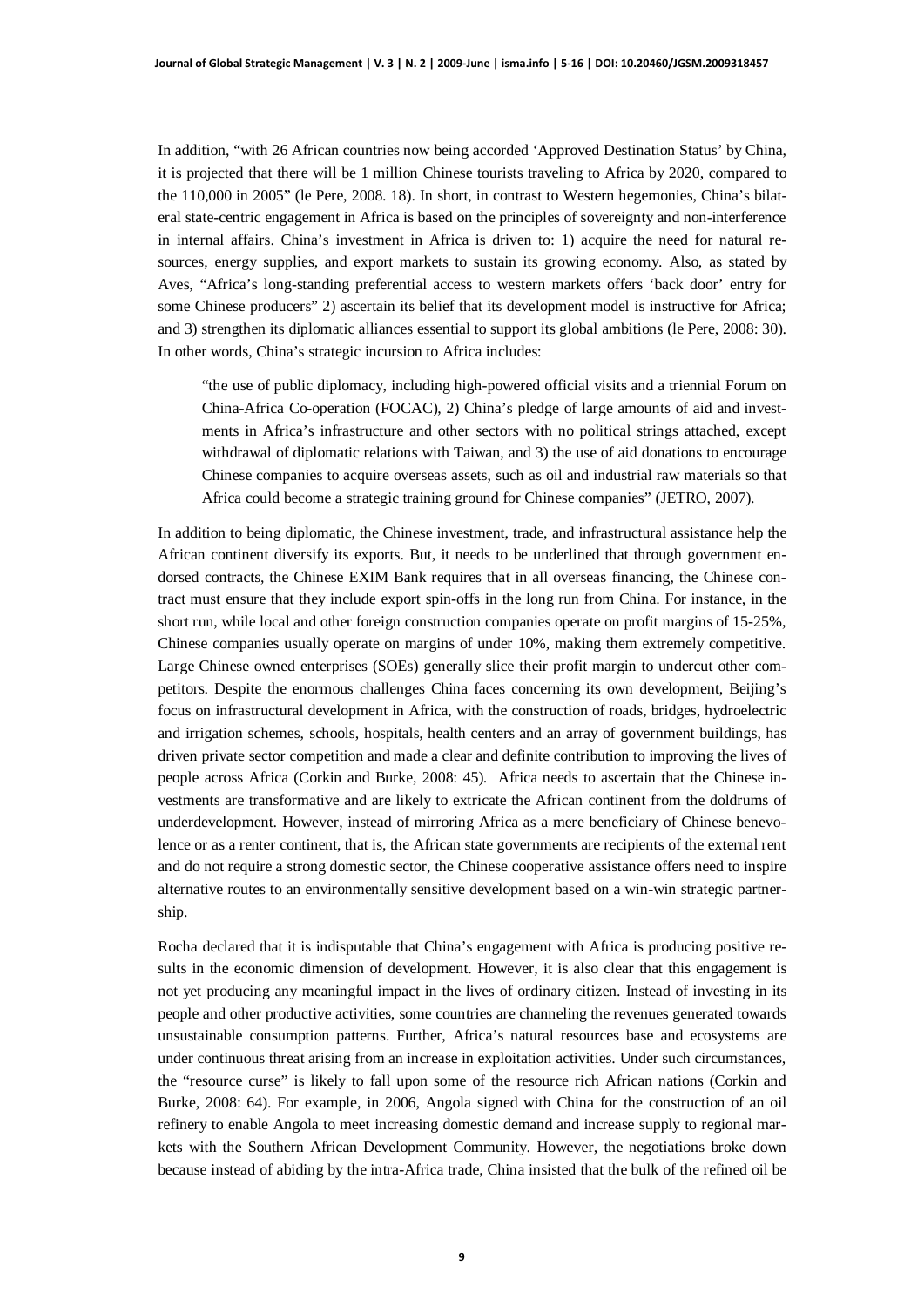exported to China. Since China has not come out with environmentally sensitive programs, 30% of the forest logging concessions given to China in Central Africa is expected to precipitate an increase of carbon emissions. If the various mining concessions held by China in Africa do not comply with environmental laws, it is possible that they might be a health hazard and could impair human security. For instance in Gabon, the Chinese oil company was accused of "a whole range of unacceptable practices including pollution, exploding dynamite, and carving roads through parks. In addition, environmental and human rights groups, and businesses, are irked by some unsavory aspects of the Chinese profile, such as the deployment of Chinese labor, which limits local employment opportunities, destroys local manufacturing capabilities, and sustains poor labor and environmental standards" (JETRO, 2007). As articulated by Rocha:

"Since Cameroon, Congo, the Democratic Republic of Congo, Equatorial Guinea, Gabon, and Liberia are all major suppliers of timber to China, the conduct of industry in the Congo Rainforest has serious ecological and other implications for the entire continent. There are already indications that the effects of climate change will be most severe in Africa. Thus, continued mismanagement, in all its dimensions, of Africa's natural resources, renewable and nonrenewable, will have catastrophic consequences for the continent" (Rocha, 2008. 63).

 On the other hand, some other African countries state that the presence of the Chinese in their countries is not only instructive but also contributes to positive spin-off, positive results. For example, Mr. G. D. Boateng, Executive Secretary at Ghana's Secretariat of the Chinese funded Bui Dam Project argues that "With Chinese assistance, old development plans that were jettisoned at the insistence of development partners are now being revived and are being executed at much lower costs. Before the Chinese came, the BUI Dam project had been on the shelf since the 1960s. We had expressions of interest from a number of Western companies in the 1960s and in 2001, but they all fell through because those companies didn't see the project as a worthwhile project. Now with Chinese assistance the project has gone off the shelf to the ground and this time it is an integrated project that includes the building of a new city around Bui" (JETRO, 2007). Also, in Lesotho, very important growth in the textile and clothing industry has been recorded as a result of investment from Asian firms. What is achieved in Lesotho "is the process of growth leading infrastructure as Chinese and Taiwanese investors demand improved infrastructure in transport, energy and water, all necessary for profitable operations in the sector" (Gelb, 2005).

On the whole, unlike the Western competitors, China makes no value demands that its aid be intertwined with investments and provides generous support for the expansion of Chinese companies into the African markets in order to diversify its source of supply for its industrial inputs. Based on this, a number of African governments seem to be satisfied with the Chinese contributions to the expansion of their infrastructure, tapping unexploited resources, integrating Africa's economies into global value chains, and visualizing China as a model for Africa's development. Despite the fact that domestic companies feel that they are being crowded out and there are shortfalls in the transfer of know -how and employment of local workers, a number of policy makers in Africa go one step further to justify that China has brought economic sanity to impoverished and conflict-ridden neighborhoods in Africa (Asche, 2008). To make China be influential and a credible source for Africa, a number of African countries have endorsed themselves to be a strategic training ground for Chinese stateowned enterprises, as well as private enterprises, in order to quench their thirst for oil and industrial raw materials (JETRO, 2007). Being the trailblazer from Western dictates, the Chinese Export-Import Bank has played a major role in low-cost financing development, cooperative projects, and coordinating the effort of Chinese state-owned corporations and private enterprises.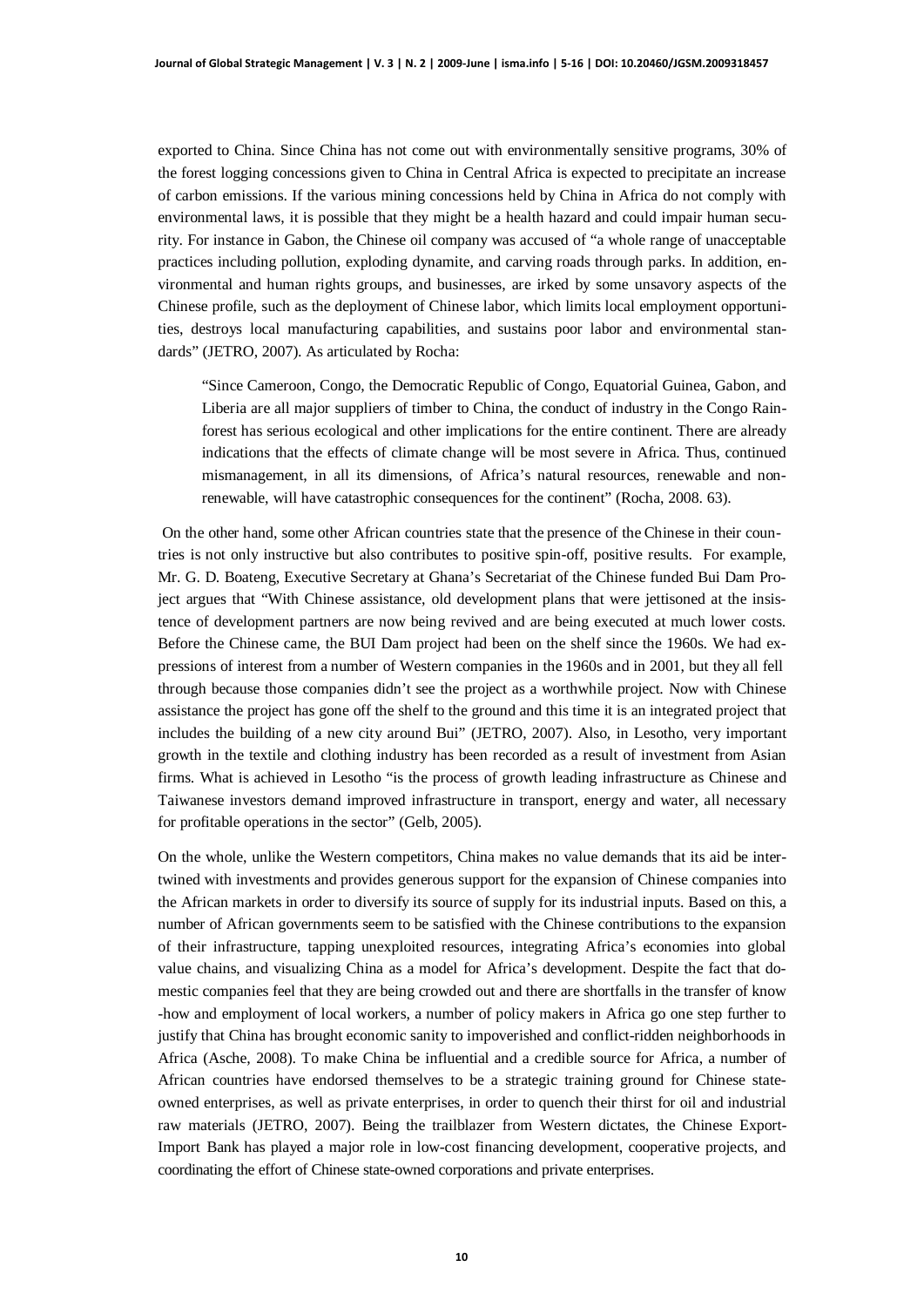Nevertheless, it is worth noting that the growth of South-South development cooperation in Africa is not likely to fundamentally change the terms of the relationship between Africa and the Western industrialized countries (North), but it can definitely be ascertained that the Africa continent has leveraging power to bargain with prospective Western investors (Gelb, 2005). The China-investment projects are in the process of generating development cooperation in resources, that is, (oil, mining, timber, agricultural commodities), trade and investment, and contracts for construction and engineering projects (roads, bridges, schools, shopping centers, housing and office buildings, water conservancy, and power plants) for Africa's present and future generations. Though very vital, African states thus far "have not developed strategies of their own that underpin their cooperation with China" (Asche, 2008). Therefore, if Africa is to extricate maximum benefits from its enhanced cooperation with China it needs to design its own game plan and allocate a specific role for China based on a common agenda at the continental level. Being engaged in constructive exchange, Africa simply needs to redefine the rules of the game to make it more amenable and less threatening to its own interests (Rocha, 2008: 55). For example, in South Africa, Chinese investments are "the product of lengthy and detailed negotiations that–apparently unlike some deals struck in other African settings– are framed in terms which conform to international legal norms and responsibilities" (Alden and Davis, 2006).

Due to limited cross-cultural communication, there seems to be lack of collaboration between the Chinese and African employees. The composition of the personnel in most of the over 800 stateowned Chinese firms, Africa seems to be dependent on Chinese experts. The Africans workers are busy accomplishing semi-skilled and manual types of work in textiles and clothing and the logging of tropical timber. The highly skilled and senior managerial personnel are brought from China and are mostly engaged in extractive industry (oil, gas, and mining), hydroelectric, and civil engineering. In addition, with Chinese infrastructure projects, local construction firms are crying foul with respect to Chinese bidding practices and with the overwhelming Chinese involvement in the composition of the semi-skilled labor force. This might be possible because the Chinese are not adequately trained in cross-cultural communication skills to effectively deal with their African counterparts. Even if the Africans are not highly trained in engineering and construction, as part and parcel of the Chinese codevelopment strategy, the main purpose of Chinese investment in Africa should have been to train and upgrade the skills of local personnel so that Africa could be in a better position to replace the highly skilled Chinese employees and investors in the near future. African governments should be in a position to monitor that the Chinese companies are contributing to improve the skills of the local workforce even if they may initially employ expatriate skilled technical and management personnel. Thus, the Chinese need to establish local educational infrastructure and provide training opportunities to adequately prepare the prospective African employees (UNDP, 2007).

Based the review of the literature, the socio-economic impacts of some of the Chinese cooperative investment in Africa are summarized using the following dimensions: a) local employment b) human management skills (control of decision making process), c) technological transfer, d) local content requirements, e) efficiency, and f) the terms of trade (See Table 1). The Chinese investors seem to be in control of decision-making and are involved as heads of the business functional areas (human development, accounting and finance, marketing, production and operations). Research and development (R and D) for all China-African investments are also controlled by state-owned enterprises and government-approved private agencies. Typically, state-owned companies arrive in Africa with their own work force, mainly project managers, engineers, technicians (Jian-Ye, 20070). Unless corrected, the China-African investment is likely to fatten the pockets of state elites and marginalize the African masses. In line with the objectives of the South-South Cooperation, the degree of control must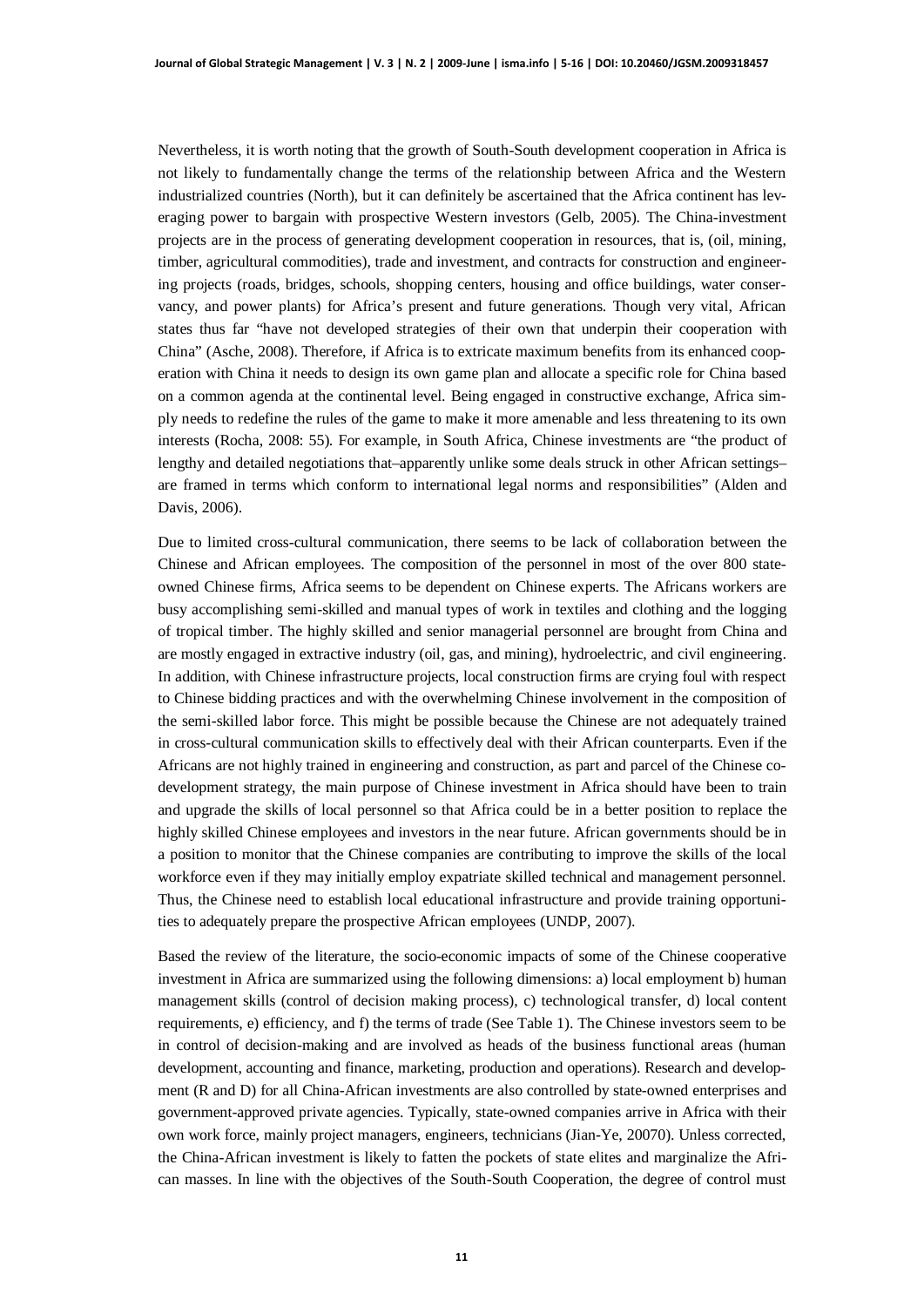be reversed if there is going to be technological transfers from China to Africa. Also, China has done little to integrate Africa into the global value chains. It is claimed that Chinese capital investments in Africa are new (Greenfield) rather than takeover investments. Chinese investments in Africa are constrained by not being environmentally friendly. Though an essential part of the technology transfer package, it is worth mentioning that a review of the literature shows that the China-African investments, similar to the Euro-African, have failed to handle Africa's negative environmental externalities.

| Indicator                                                                         | Aggregate Analysis of the Effects of Chinese Investments in Africa                                                      |  |
|-----------------------------------------------------------------------------------|-------------------------------------------------------------------------------------------------------------------------|--|
| Local employment                                                                  | In general, the Chinese are employed in highly skilled jobs where as<br>Africans are mainly engaged in lower skill jobs |  |
| Human Capital                                                                     |                                                                                                                         |  |
| Chief Executive officer/<br>organizational structure                              | Mixed                                                                                                                   |  |
| Accounting & finance                                                              | Mixed                                                                                                                   |  |
| Marketing                                                                         | Local for local products                                                                                                |  |
| Production and Operations                                                         | <b>Mostly Chinese</b>                                                                                                   |  |
| R&D and Product Design                                                            | Mainly Chinese                                                                                                          |  |
| Technological transfer                                                            |                                                                                                                         |  |
| Engineering<br>Specification                                                      | Mostly accomplished by Chinese                                                                                          |  |
| Human Capital and Devel-<br>opment                                                | Very minor training given to local employees                                                                            |  |
| Productivity                                                                      | The China-Ethiopian firms are very productive                                                                           |  |
| <b>Environmental Effect</b>                                                       | Generally negative impact on the continent                                                                              |  |
| Technological Infrastructure Mixed impact<br>for Backward and Forward<br>Linkages |                                                                                                                         |  |
|                                                                                   | Local Content Requirement Less than 50% of supplies are obtained from domestic sources                                  |  |
| Efficiency                                                                        | Per unit cost of goods and services produced by the China-African<br>investment is cost effective                       |  |
| Foreign Exchange                                                                  | Mostly supplied by China's EXIM and China Development Bank                                                              |  |
| <b>International Marketing</b>                                                    | Thus far, most of the products are sold in the domestic markets                                                         |  |
| <b>Boosting Exports</b>                                                           | Limited domestic manufactured products for the international market,<br>China heavily exports Africa's primary products |  |
| <b>Boosting Imports</b>                                                           | The Chinese have heavily flooded African markets with cheap and<br>poor quality products from China                     |  |

| Table 1: Impact of Chinese Cooperative Investments in Africa |  |
|--------------------------------------------------------------|--|
|--------------------------------------------------------------|--|

(World Economic Forum, 2007; Asche, 2008).

African firms generally lose about 8 percent of sales due to power outages, and transportation delays account for about 3 percent lost sales (World Economic Forum, 2007). The Chinese construction companies are currently able to wind up to a third of all public tender processes in Africa to electrify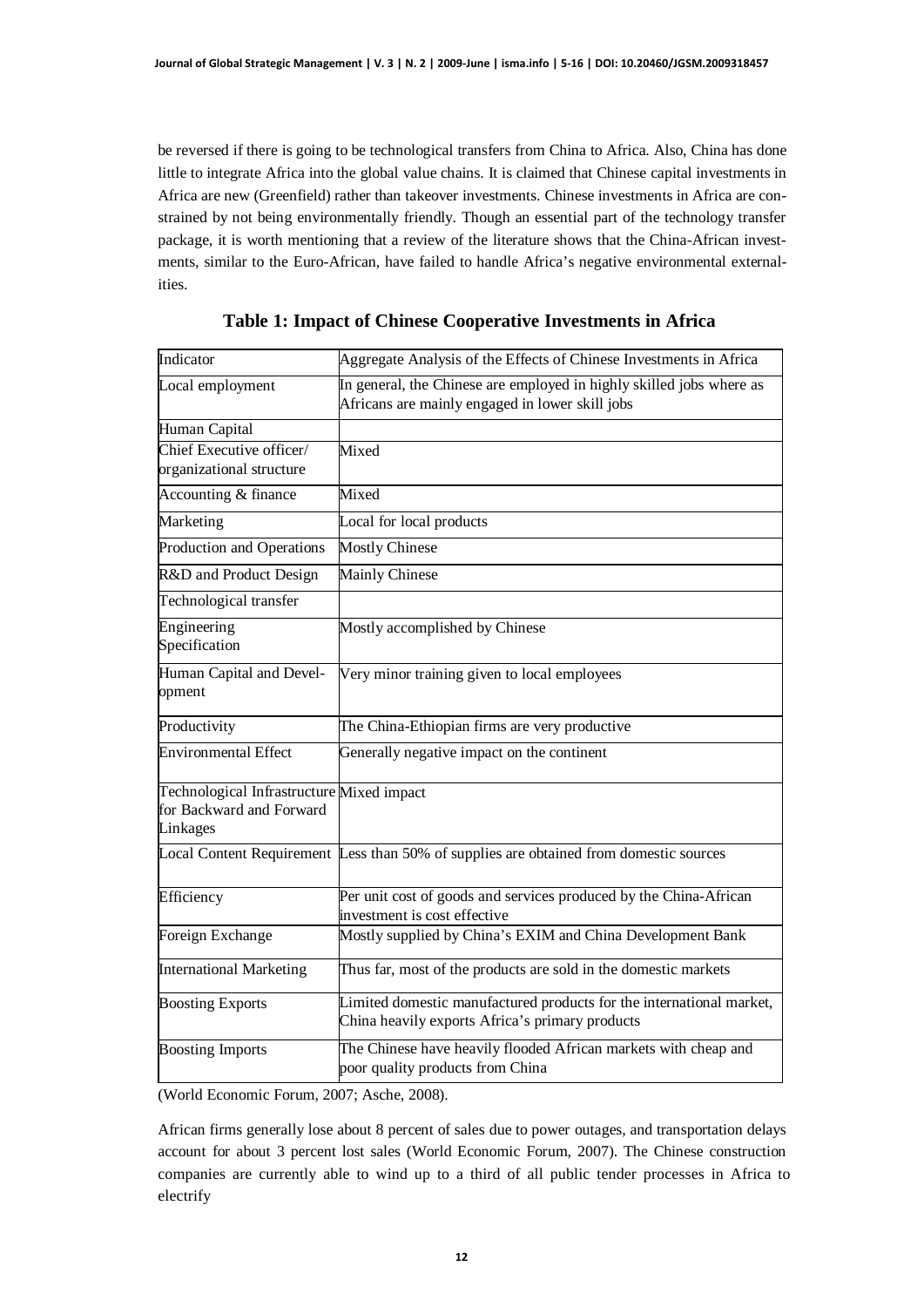a number of places and speed up the transportation process. The African governments see this as a means of obtaining construction services more cheaply and more quickly than obtaining them from Western construction firms. Nonetheless, it is instructive to notice that about 30 to 40 percent of the orders that come from China are being executed by Chinese firms, in collaboration with African local personnel and subcontractors (Asche, 2008). In 2006, Africa's exports to China were composed of oil and gas (about 62 percent), minerals and metals (about 13 percent), and manufactured goods (8 percent). The main imports of Africa from China included about 45 percent manufactured products, 31 percent machinery and transport equipment, and about 24 percent primary products. "Rough estimates suggest that Africa's terms of trade (the ratio of Africa's export price index to its import price index) in relation to China improved by 80 to 90 percent between 2001 and 2006 (Wang-Ye, 2007). More specifically, the terms of trade of the 48 Africa countries can be divided equally into winners (for example, oil exporting countries), winner-losers, and losers (oil-importing textile producers such as Madagascar and Mauritius, coffee producing and other agricultural exporting countries) (Kennan and Stevens, 2005).

While Chinese exports to Africa are poor in quality, they are generally cheaper to African consumers. The export driven strategy of China has contributed to huge job losses in a number of manufacturing industries throughout the African continent. For instance, instead of supporting domestic enterprises through backward and forward linkages within the domestic economy, the footwear industry in Ethiopia has been facing pressures from cheap Chinese imports (Gebre-Egzi, 2007). In addition, although cotton growers in West Africa have benefited from increased exports of raw cotton to China, "nevertheless most observers today share the concern that by purchasing raw materials from the continent and selling value-added products back, China's increased involvement will create unfavorable trade balance for many African countries" (Broker, 2007). The importation of Chinese manufactured textiles to Lesotho, Kenya, and South Africa with well established clothing industries has flared up social unrest and disruption by trade unions (Alden and Davies, 2006). As stated above, Chinese economic involvement on the African continent has contributed to a surge of low cost consumer goods. But, the importation of higher value-added products such as refrigerators, air conditioners, and other machinery products have not stimulated but displaced local products and laborers.

Efficiency, seeking and using local content inputs for export, oriented manufacturing Chinese investments have been very limited in Africa (United Nations, UNDP, 2007). "In recent the years Chinese entrepreneurs, often traders, have been traveling or migrating to Africa to seek business opportunities. Once established (teaming up with local business) in African towns, these entrepreneurs set up wholesale or retail outlets and import from China consumer goods like electronic appliances, textiles, and clothing, competing with local traders" (ECOWAS-SWAC/OECD, 2006). To summarize then, the internationalization of Chinese investment in Africa has been accelerated in recent years in manufacturing (textiles), resource extraction, construction and other services. China's incentives to promote FDI outflows to Africa take four forms: a) special and general tax incentives (All Chinese enterprises overseas are exempt from corporate income tax for five successive years after beginning operations); b) loans and credit (Chinese enterprises with investments abroad are accorded mediumand long-term commercial loans or soft loans from government-owned Chinese banks); c) foreign exchange (China's foreign exchange administration stipulates that Chinese enterprises are eligible for foreign exchange for foreign investment projects); and d) a favorable import and exports of raw materials and services (United Nations, UNDP, 2007). Based on the current Chinese investments and co-development projects existing in Africa critics argue that China is not only flooding the African markets with cheap consumer goods but also is devastating the local textile and other consumer product industries. In addition, they persuasively argue that as yet a) there is little evidence whether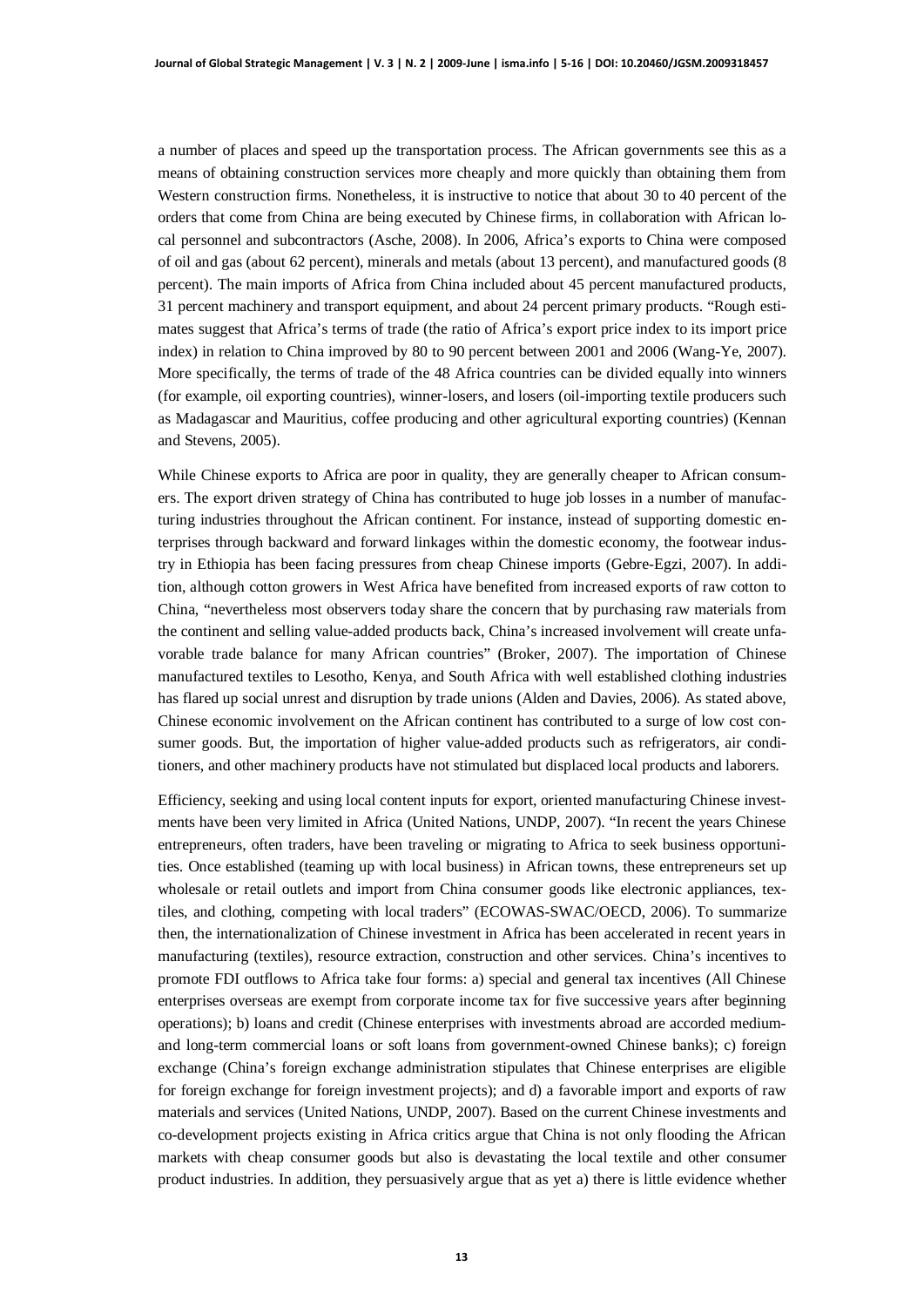China's renewed, and most probably lasting involvement in Africa will serve the continent better than the decades of aid from Western governments, which have scarcely delivered on their promises; b) while Chinese FDI is contributing to economic growth (especially in resource-endowed states), apart from an infrastructure construction boom, "there is little evidence of a positive impact on broader human development" and c) "China has an African Policy. Africa doesn't have a China policy" (Broker, 2007; the daily newspaper Nation, 2006).

On the positive side, the supporters of Chinese investment in Africa argue "Africa registered 5.8 percent economic growth in 2007, its highest level ever, in part because of Chinese investment. Experts say the roads, bridges, and dams built by Chinese firms are low cost, good quality, and completed in a fraction of the time such projects usually take in Africa" (Hanson, 2006). In short, proponents of Chinese investment in Africa claim that China has not only provided assistance but has also invested in Africa in areas that the Western aid agencies and private investors have long neglected. For instance, though agriculture is regarded very vital for Africa's development, both the United States Agency for Development (USAID) and the World Bank reduced assistance to Africa's agriculture by as much as 90 percent in the 1990s. The Chinese state-owned enterprises, on the other hand, provided human and capital assistance to Africa without any conditionality (Lake and Whitman, 2006). Though instructive, the two diametrically opposed perspectives of the Chinese engagement in Africa deepen further research and analysis. For the last few years, Ethiopia has achieved a high and sustained rate of growth. Given the fact that Ethiopia has been the major beneficiary of Chinese investment and cooperative development projects, the question which needs to be pondered is therefore: can some of Ethiopia's spectacular growth rate be attributed to the Chinese investments? More specifically, have the Chinese cooperative investment footprints enabled the Ethiopian economy to master high valued technology and generate productive employment or have the various co-development Chinese investments deepen Ethiopia's economy on the Beijing consensus model?

## **Conclusion**

Emerging discourse on the China-Africa relationship depicts China either as the new imperial power or as Africa's benefactor. In the West, reaction to China's involvement in Africa has bordered on suspicion and paranoia. Policy makers and analysts in the West are concerned that China could gain control over Africa's vast and untapped natural resources, particularly the continent's energy reserves. The current struggle over Africa's resources evokes worrying memories of an earlier scramble for pieces of the continent in the late nineteenth century by Western European powers and in the 1950s and 1960s by Eastern powers, principally China and Russia. China's involvement in Africa has serious implications for Africa and Africans. Instead of paranoia, this paper calls for guarded optimism regarding the deepening relationship between Africa and China. With China confident emergence on the global stage as the economic empire of the future, it would be ill advised for African leaders to turn their backs on the sleeping giant. However, while there is much that Africa could gain from the relationship, African leaders and Africans must guard against imperialism of any sort and shy away from arrangements that threaten sustainable development in the continent or undermine respect for human rights and human dignity. Most important, African leaders must push past Beijing's rhetoric of anti-hegemonism and develop clear policies to guide the continent's engagement with China. Drawing on the rich but sad lessons of tehnological scramble for Africa in the nineteenth century, African leaders must avoid the economic, political and legal pitfalls of the past and position the continent to benefit from strategic relations with their future partners.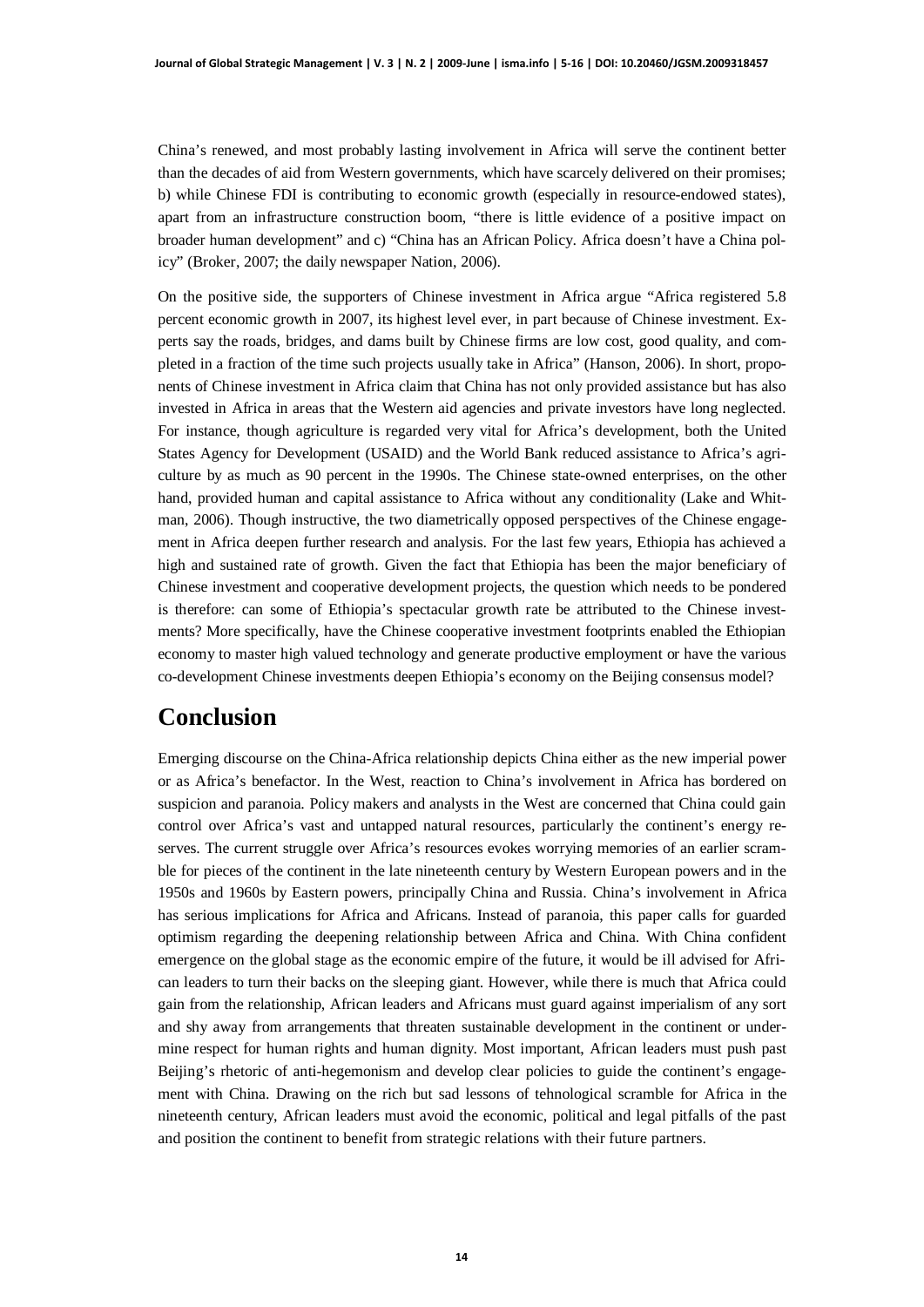#### **REFERENCES**

Alden, C. (2005). "China in Africa." Survival. 47 93: 147-164.

Alden, C. and Davis, M. (2006). "A Profile of the Operations of Chinese Multinationals in Africa." South African Journal of International Affairs, Vol. 13, Issue 1, Summer/Autumn 2006, 83-96.

Anshan, L. (2005). "African Studies in China in the Twentieth Century: A Historiograpghical Survey." African Studies Review, 48 1.

Asche, H. (2008). "China's Engagement in Africa-Opportunities and Risks for Development." Hamburg: Africa Department, Economics Affairs, 2008, p. 3.

China Comerce Yearbook, 2004, p. 615.

ECOWAS-SWAC/OECD (2006). "Africa and China Economic Series of the Atlas on Regional Integration in West Africa." From [http://www.atlas.estafrica.org](http://www.atlas.estafrica.org/)

Ellis, Linden J. (2007). "China Exim Bank in Africa." China Environmental Forum, March 22, 2007. Woodrow Wilson Center for Scholars, From [http://www.atlas.estafrica.org](http://www.atlas.estafrica.org/)

GebreEgziabher, T. (2006). "The Developmental Impact of China and India on Ethiopia with Emphasis on Small Scale Footwear Producers." Development Policy Research Unit, Johannesburg, South Africa (October 18 -20, 2006).

Gelb, S. (December 2005). "South-South Investment: The Case of Africa." Africa in the World Ecnomy-The National, Regional and International Challenges.

Gu, Jing and Humphrey, J. (2007). "The Impact of Africa on China." African Economic Research Consortium Working Paper No. ADWP-05. Retrieved October 31, 2008, from <http://www.jcer.or.jp/eng/research> /assia.html

Hamrin, C. L. Domestic Components and China's Evolving Three World Theory. Dover, MA: Auburn House Publishing Company, 1986.

Hanson, S. (June 6, 2006). "China, Africa, and Oil." Council on Foreign Relations. Retrieved July 12, 2008 from<http://www.cfr.org/publication/9557/>

JETRO, April 26, 2007. Africapractice: The Impact of the Chinese Presence in Africa,

Isaac Idun-Arkhurst and James Laing (eds). London: Africapractice.

Jian-Ye, Wang (2007). What Drives China's Growing Role in Africa? Washington D.C: International Monetary Fund Working Paper, 07/211*.*

Kennan, J., and Stevens, C. (2005). "Opening the Package: The Asian Drivers and Poor-Country Trade." Sussex University: Institute of Development Studies.

Le Pere, G. (2008). "Prospects for A Coherent African Policy Response: Engaging China. New Impulses from the South: China's Engagement of Africa." Hannah Edinger, et al., eds. Centre for Chinese Studies, University of Stellenbosch, South Africa, 2008, 14.

Moss, T. and Rose, S. (March 29, 2007). "China's Export-Import Bank and Africa: New Lending, New Challenges, Centre for Global Development, Washington, D.C, 10.

Muekalia, D. J. (2004). "Africa and China's Strategic Partnership." African Security Review, 13, no. 1: 5-1.

Rocha, J. (2008). "China and African Natural Resources: Developmental Opportunity or Deepening the Resource Curse?" Chinese Studies at Stellenbosch University, South Africa, p.58.